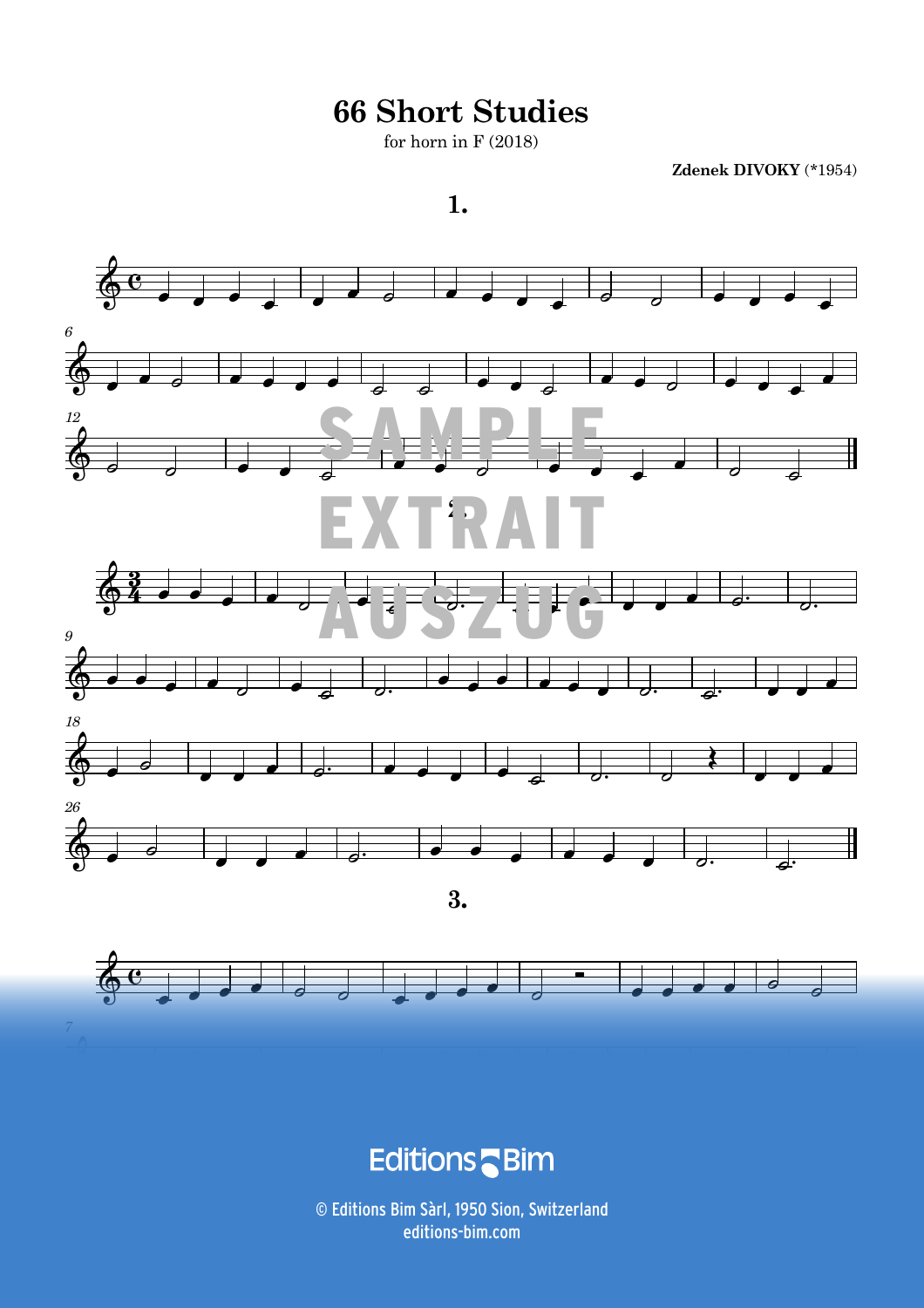





**6.** 







### **Experiment Constitution Constitution Constitution Constitution Constitution Constitution Constitution Constitu**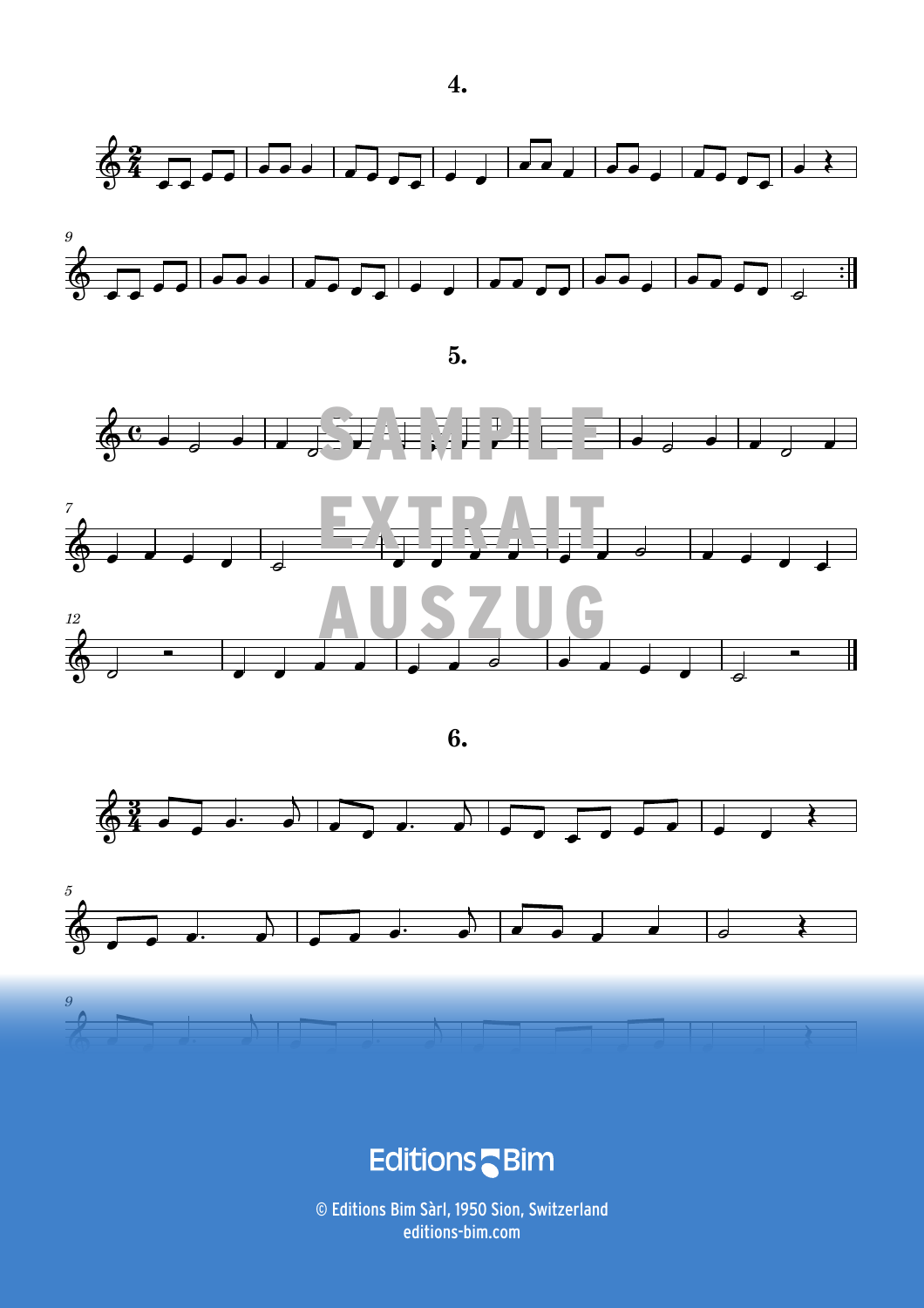









**25.** 







e de la componencia de la componencia de la componencia de la componencia de la componencia de la componencia<br>En 1990, estableceu de la componencia de la componencia de la componencia de la componencia de la componencia  $\frac{1}{2}$  and  $\frac{1}{2}$  and  $\frac{1}{2}$  and  $\frac{1}{2}$  and  $\frac{1}{2}$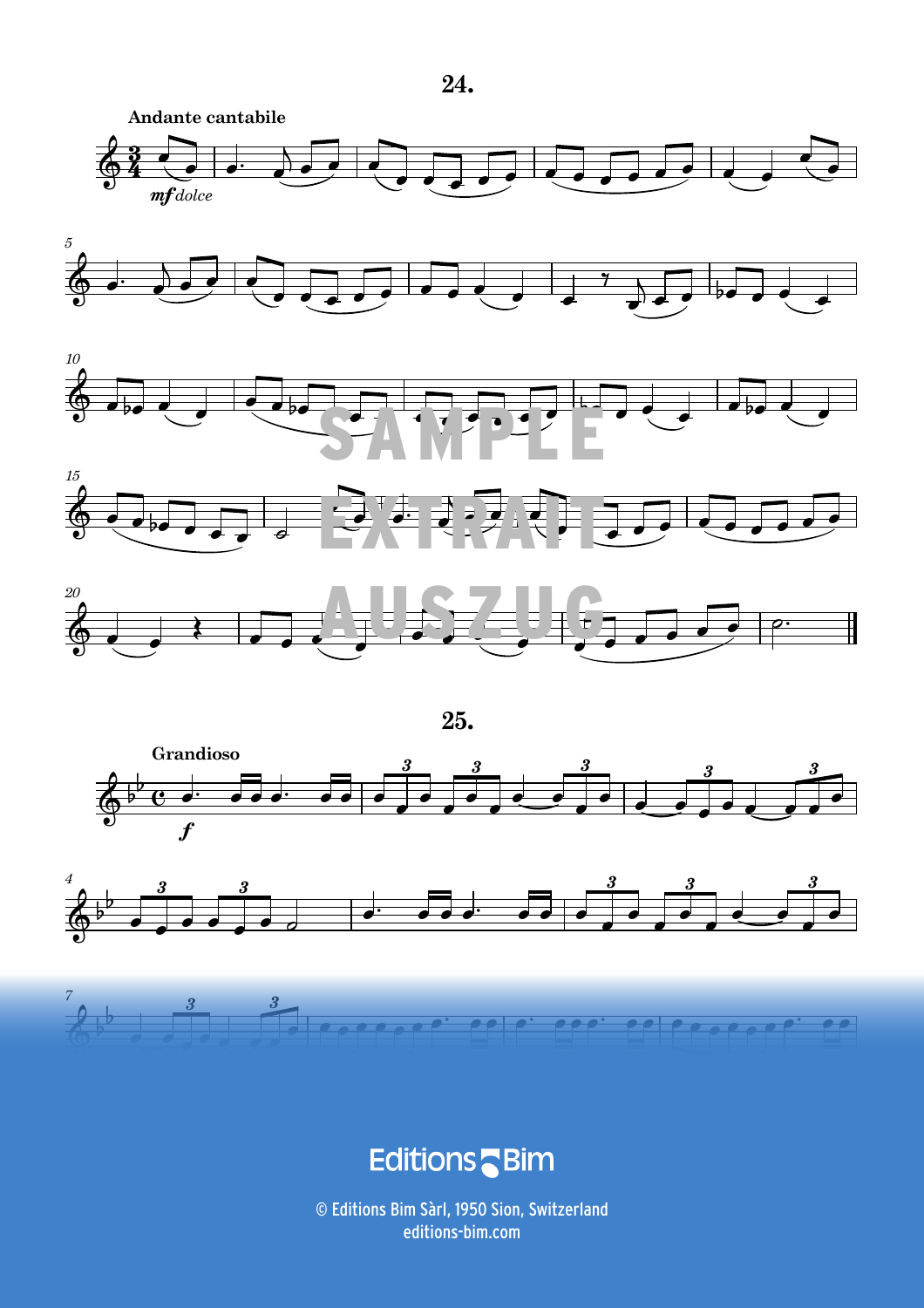







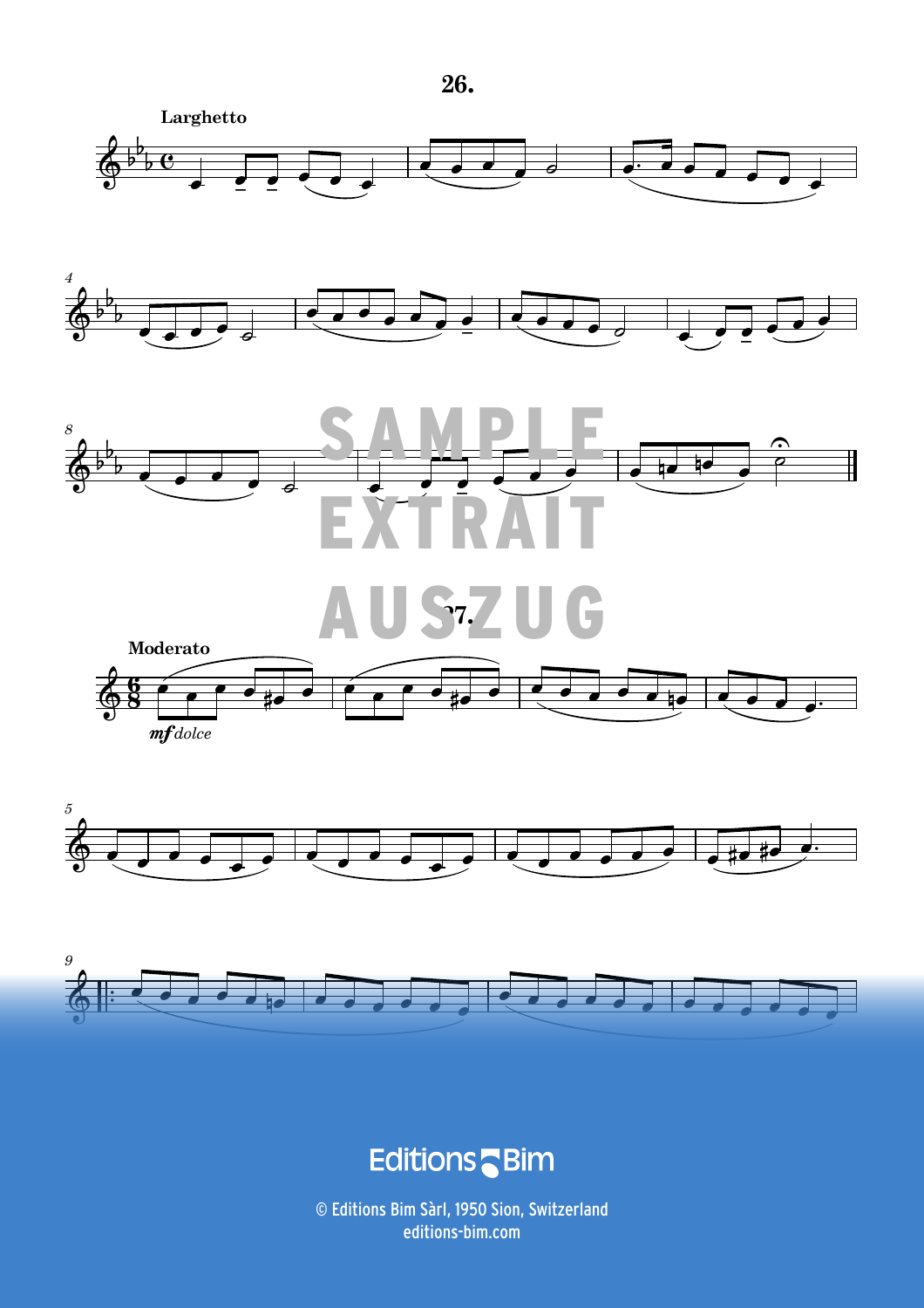















### **Editions** Bim

 © Editions Bim Sàrl, 1950 Sion, Switzerland *Unauthorized duplication is illegal. © Editions Bim - Z. Divoky, 66 Short Studies for horn* 19 editions-bim.com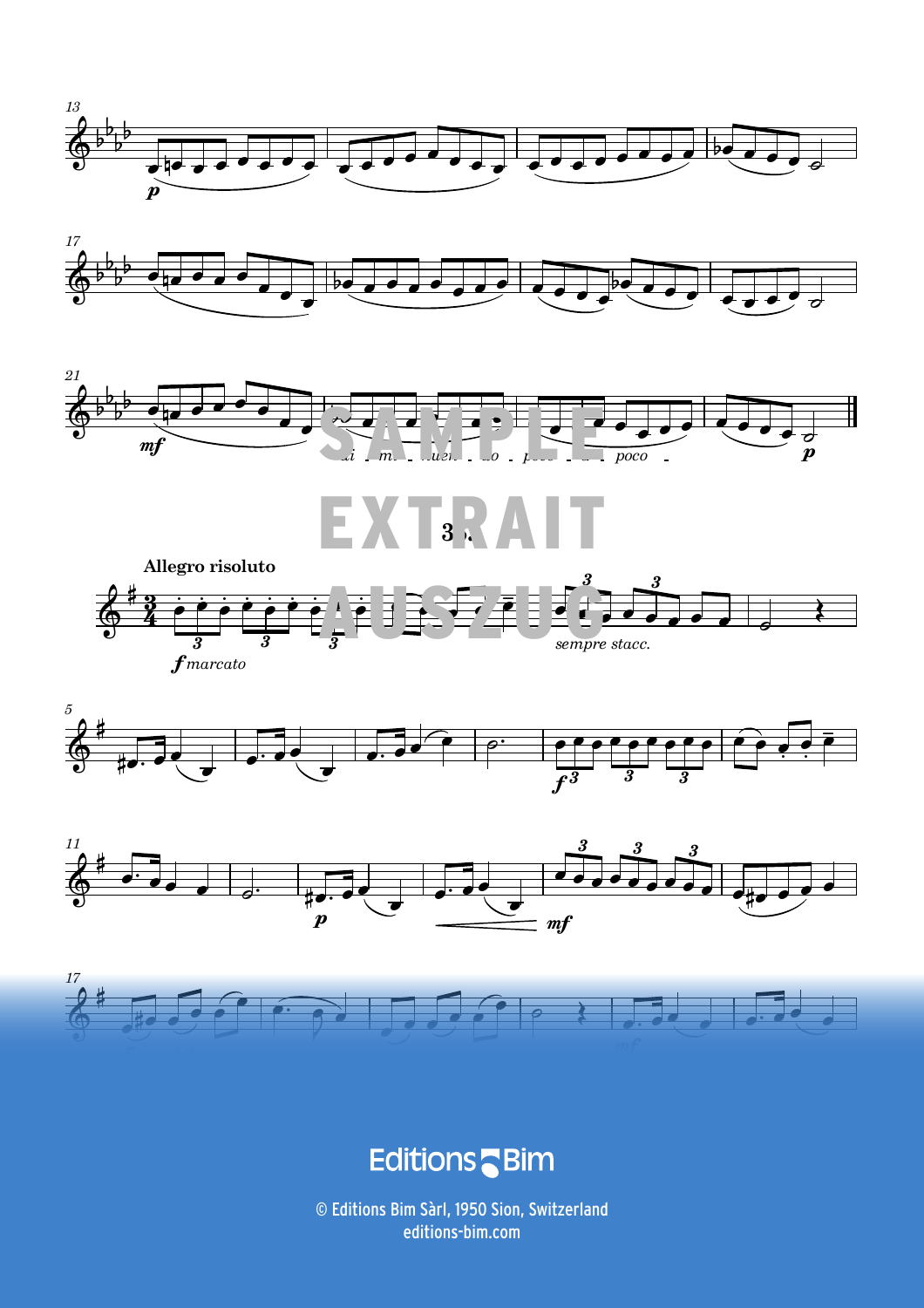

#### a d <u> 1989 - January Communication Communication (1989)</u><br>1989 - Carl Maria Barbara, actriz est anno 1989 - Carl Maria Barbara, actriz est anno 1989.<br>1989 - Carl Maria Barbara, actriz est anno 1989 - Carl Maria Barbara, actriz  $\frac{1}{2}$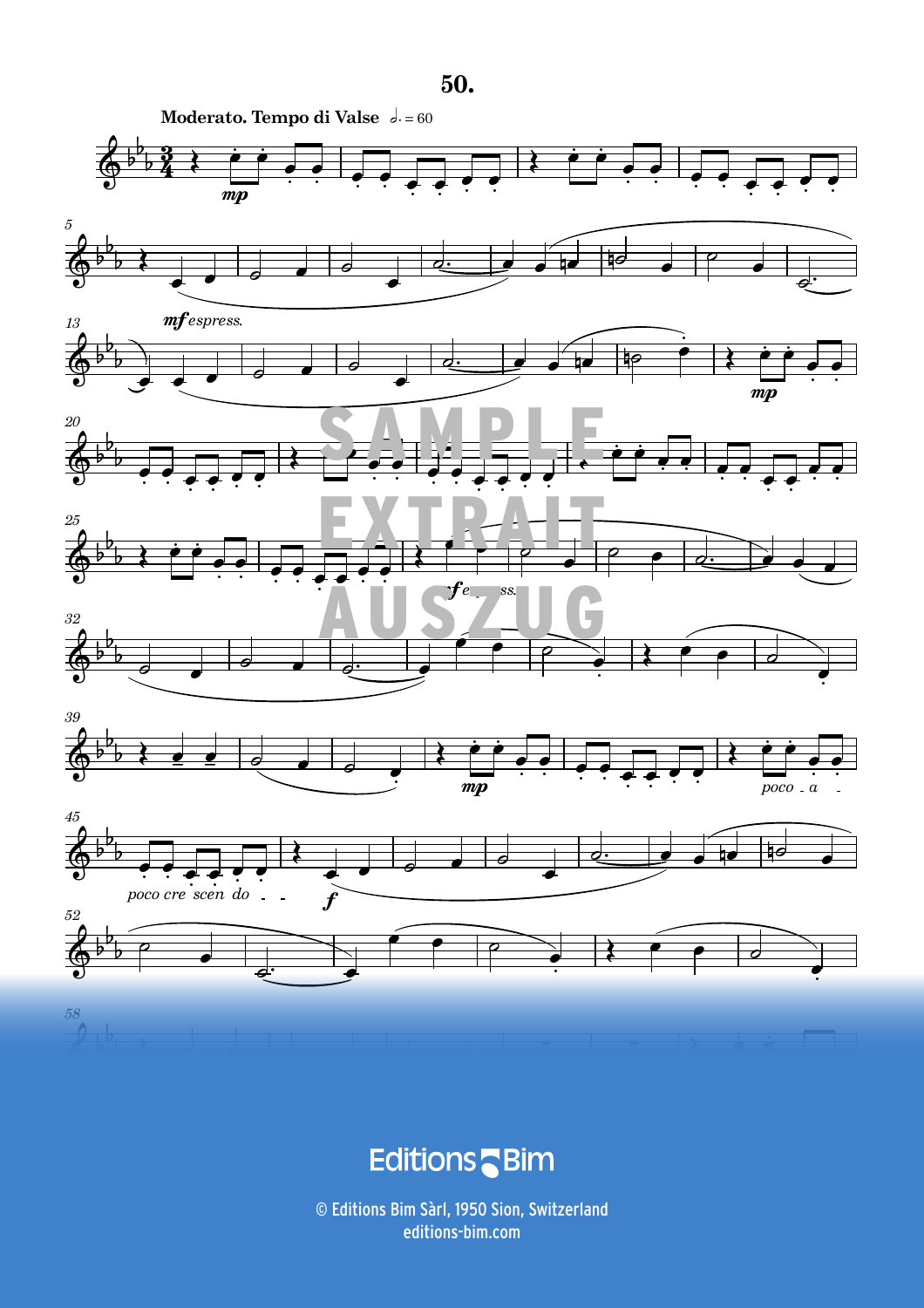









#### **E**ditions **Contract Contract Contract Contract Contract Contract Contract Contract Contract Contract Contract Contract Co** <u> 1989 - Andre Stein, Amerikaansk filosof († 1989)</u><br>1905 - Johann Britter, Amerikaansk filosof († 1908)<br>1906 - Amerikaans Frankryk, Amerikaansk filosof († 1908)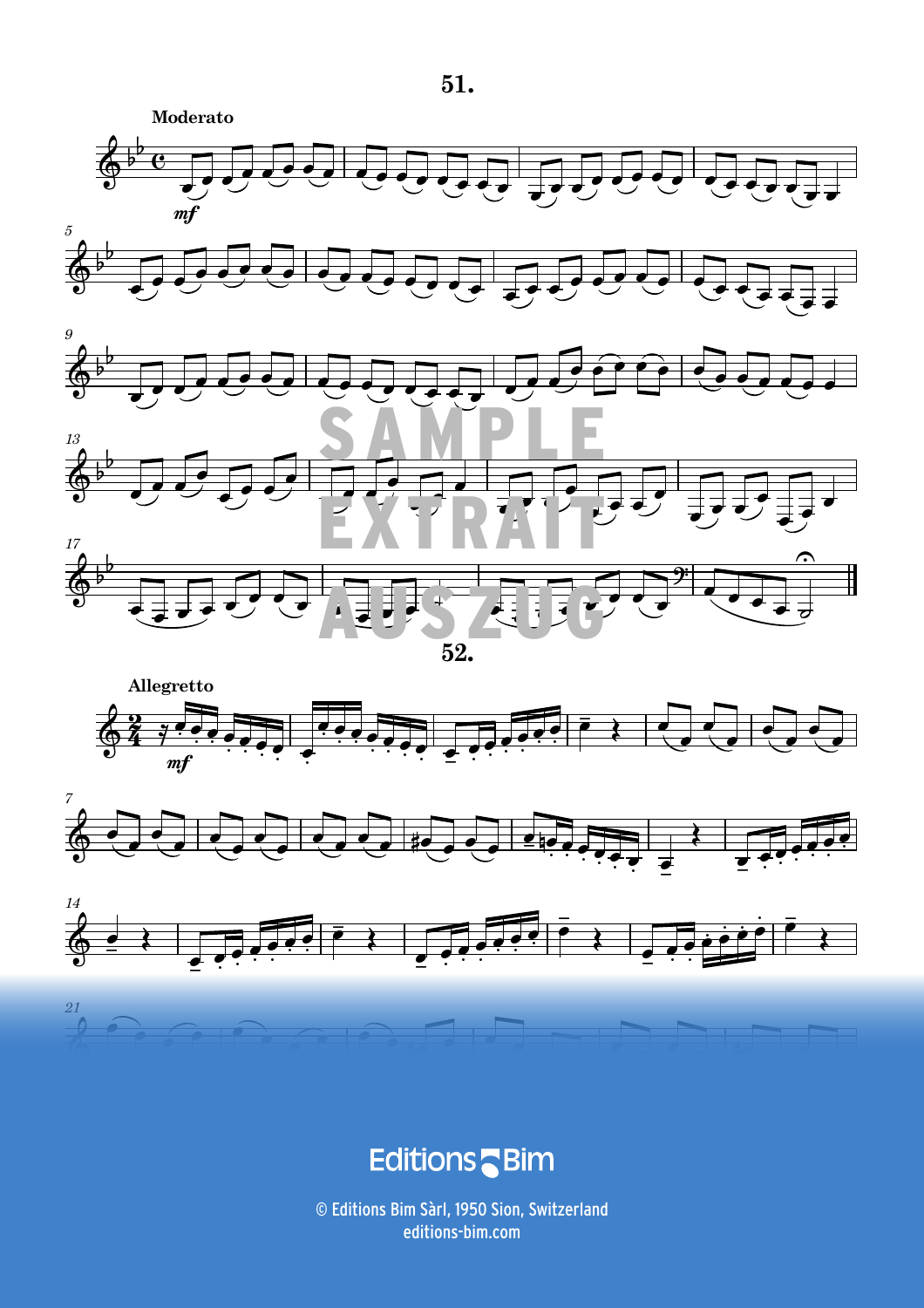







.<br>F  $rac{1}{\sqrt{2}}$ m ta a shekarar

 © Editions Bim Sàrl, 1950 Sion, Switzerland 28 *Unauthorized duplication is illegal. © Editions Bim - Z. Divoky, 66 Short Studies for horn* editions-bim.com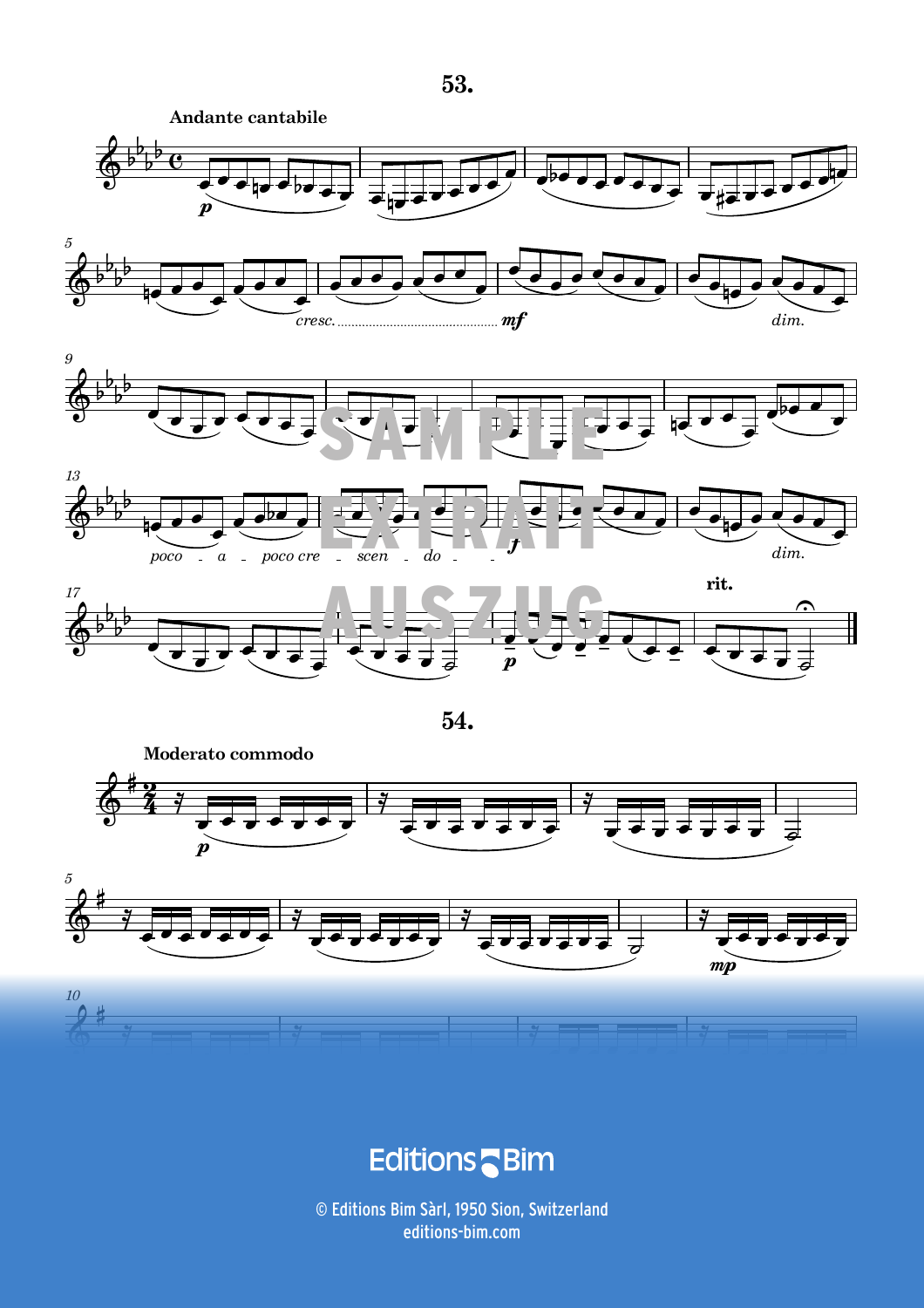











a sa sa salawan na <mark>E</mark> <u> 1989 - January Company, american american and company and company and company and company and company and com</u><br>1990 - January Company, american and company and company and company and company and company and company and  $\mathbf{a} = \mathbf{a} \cdot \mathbf{a}$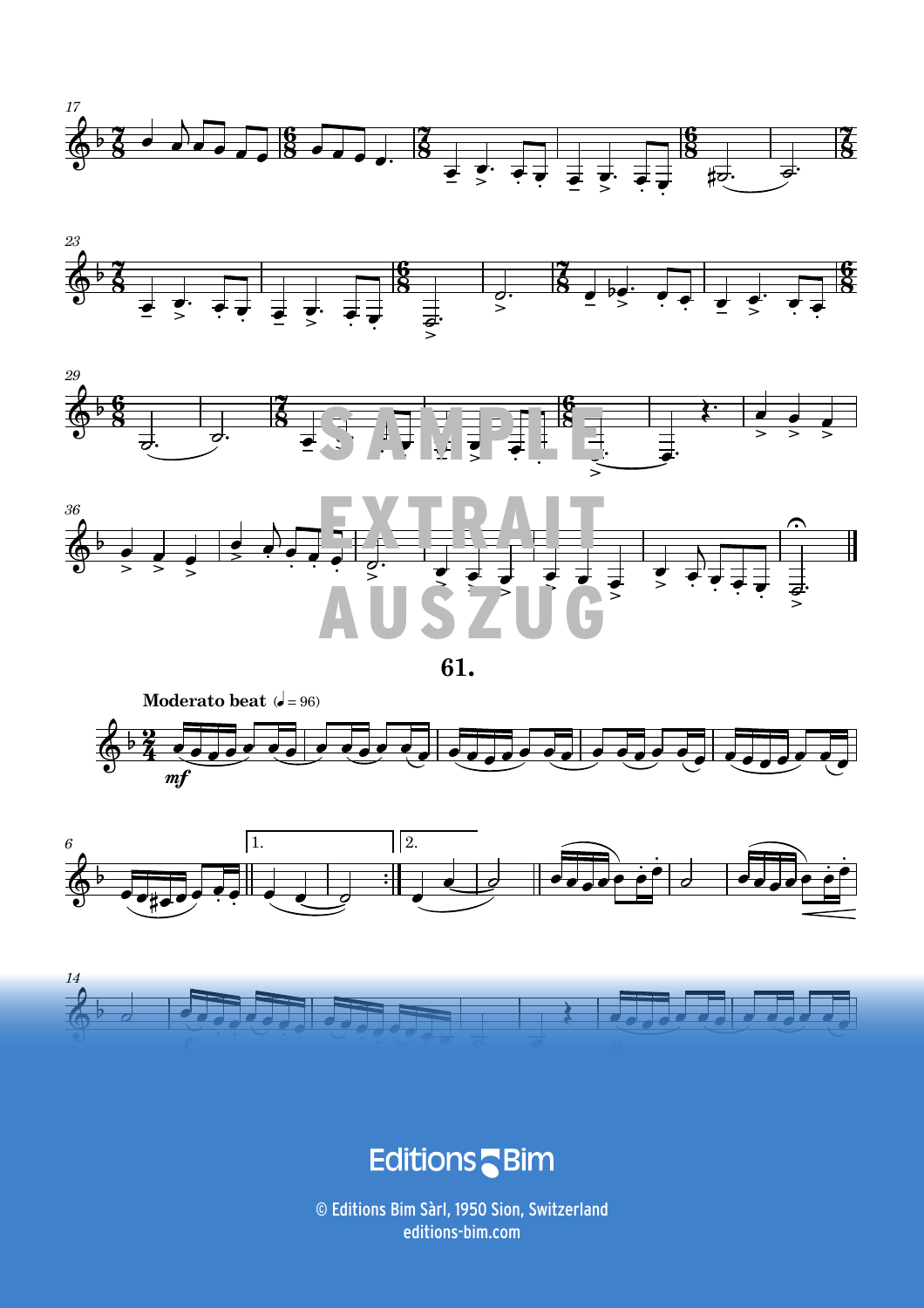















# ा स्वीकृत का अनुसार को स्थापि**ट के साथ प्रतिक्रिया है। इस प्रतिक्रिया के साथ प्रतिक्रिया के साथ प्रतिक्रिया**<br>अन्वयः स्वीकृति के साथ प्रतिक्रिया के साथ प्रतिक्रिया के साथ प्रतिक्रिया के साथ प्रतिक्रिया के साथ प्रतिक्रिया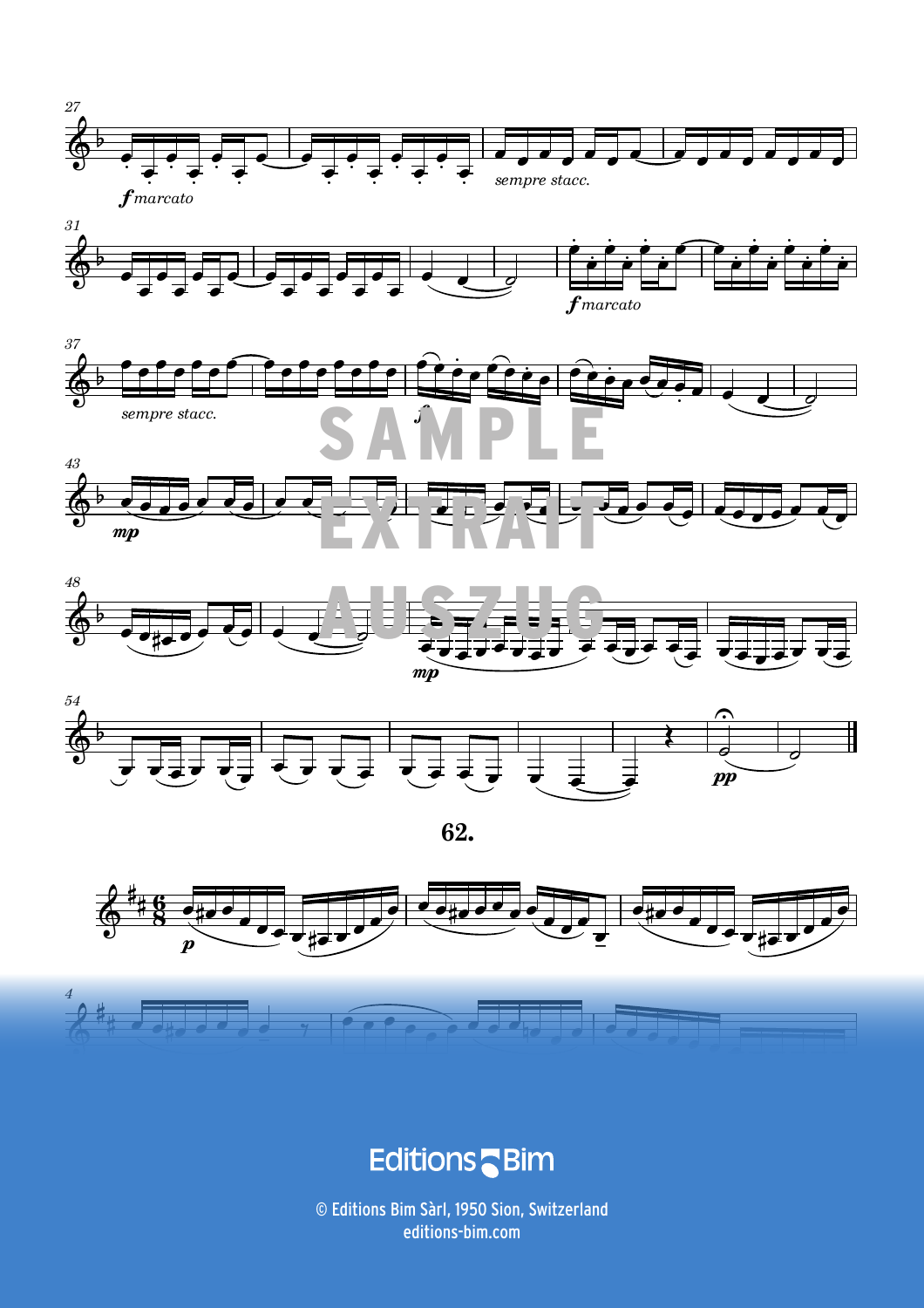